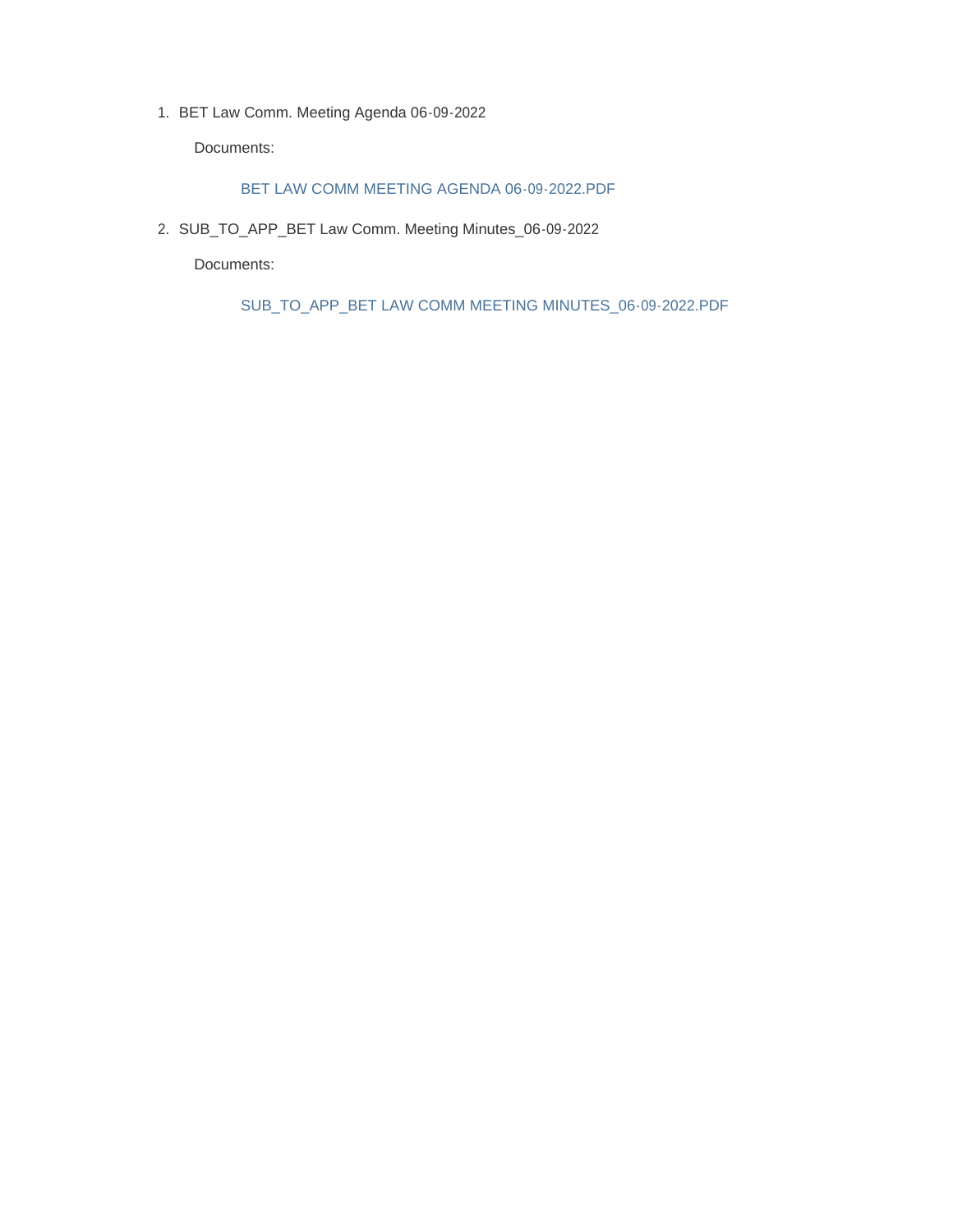

## **BET LAW COMMITTEE REGULAR MEETING**

### **Thursday, June 9, 2022 - 3:00 P.M. Mazza Conference Room**

# **AGENDA**

- 1. Approval of Minutes:
	- May 11, 2022 Regular Meeting
- 2. Old Business:
	- COVID19 Update
	- Year to Date Law Department Budget Update
- 3. Recent Court Filings
- 4. Executive Session:
	- Discussion of Legal Strategy for pending litigation for the following matters:
		- o *Scanlon v. Town of Greenwich, et al.*
		- o *Jackson v. Town of Greenwich*
- 5. Adjournment

The next meeting of the BET Law Committee is scheduled for July 13, 2022 at 3 PM and will be either a virtual meeting, hybrid meeting, or in-person meeting, depending on the status of COVID restrictions.

*The Town complies with all applicable federal and state laws regarding non-discrimination, equal opportunity, affirmative action, and providing reasonable accommodations for persons with disabilities. If you require an accommodation to participate, please contact the Commissioner of Human Services at 203-622-3800 or demetria.nelson@greenwichct.org as soon as possible in advance of the event*.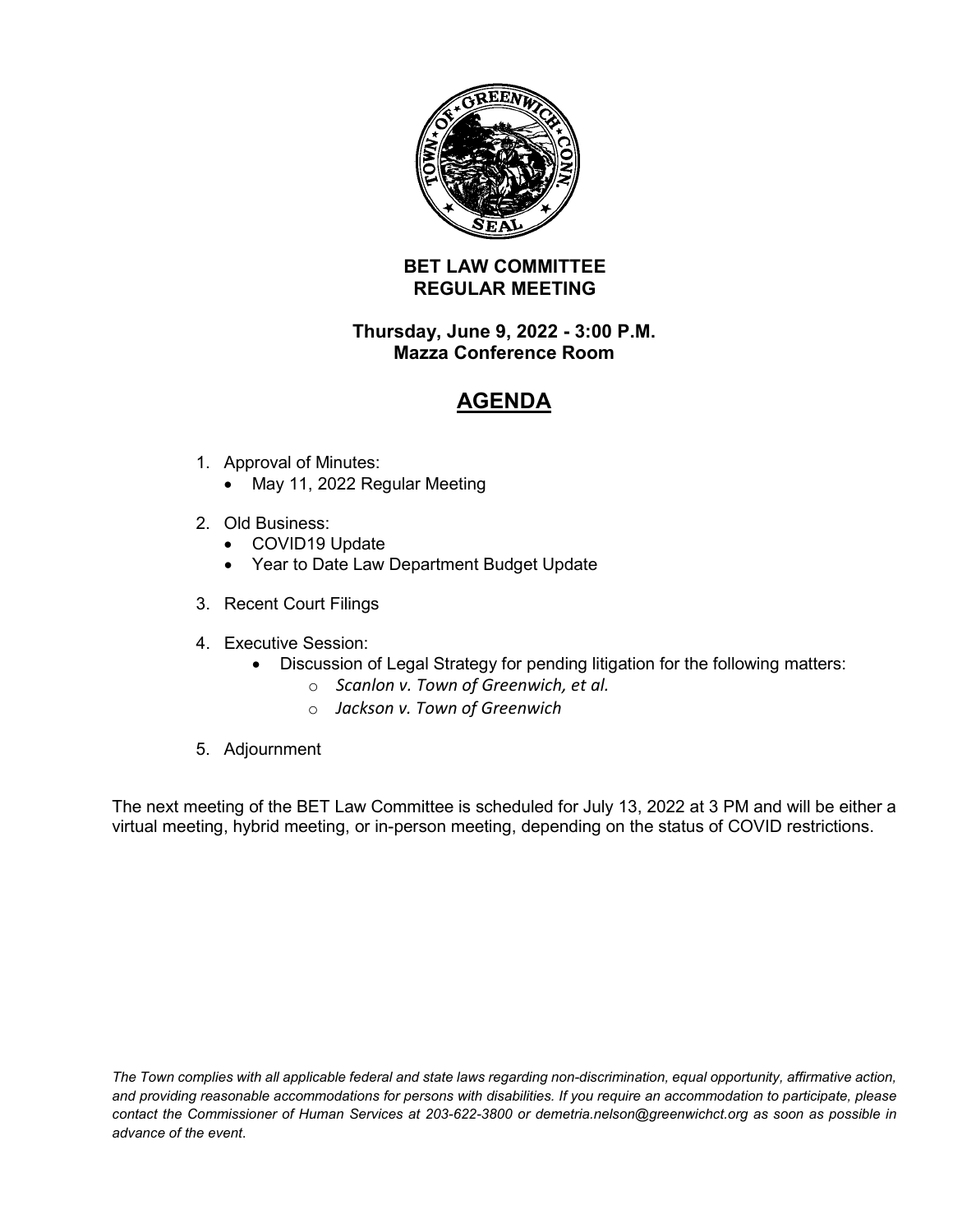

### **TOWN OF GREENWICH BOARD OF ESTIMATE AND TAXATION LAW COMMITTEE REGULAR MEETING MINUTES Thursday, June 9, 2022**

**Committee:** Karen Fassuliotis, Chair, Stephen Selbst

- **Law Department:** Barbara Schellenberg, Town Attorney; Valerie Maze Keeney, Assistant Town Attorney
- **BET:** Dan Ozizmir, Leslie Tarkington

The Chair called the meeting to order at 3.00 P.M.

#### **1. Approval of Minutes**

Upon motion made by the Chair and seconded by Mr. Selbst, the Law Committee voted 2-0-0 to approve the minutes of the May 11, 2022 regular meeting.

# **2. Old Business**

COVID19 Update. Ms. Schellenberg reported that there were no material changes relating to COVID19 since her last update.

Year to Date Budget. Ms. Schellenberg reported that she continued to monitor outside counsel fees and expenses, and, based on expenses to date, it is anticipated that the Law Department will be within budget for FY 2022. Ms. Schellenberg informed the Committee that she has requested that all outside counsel submit their June invoices no later than July 1.

# **3. Recent Court Filings**

Ms. Schellenberg reported that other than tax appeals, there were no new filings. Ms. Schellenberg reported that 63 tax appeals had been filed by the deadline.